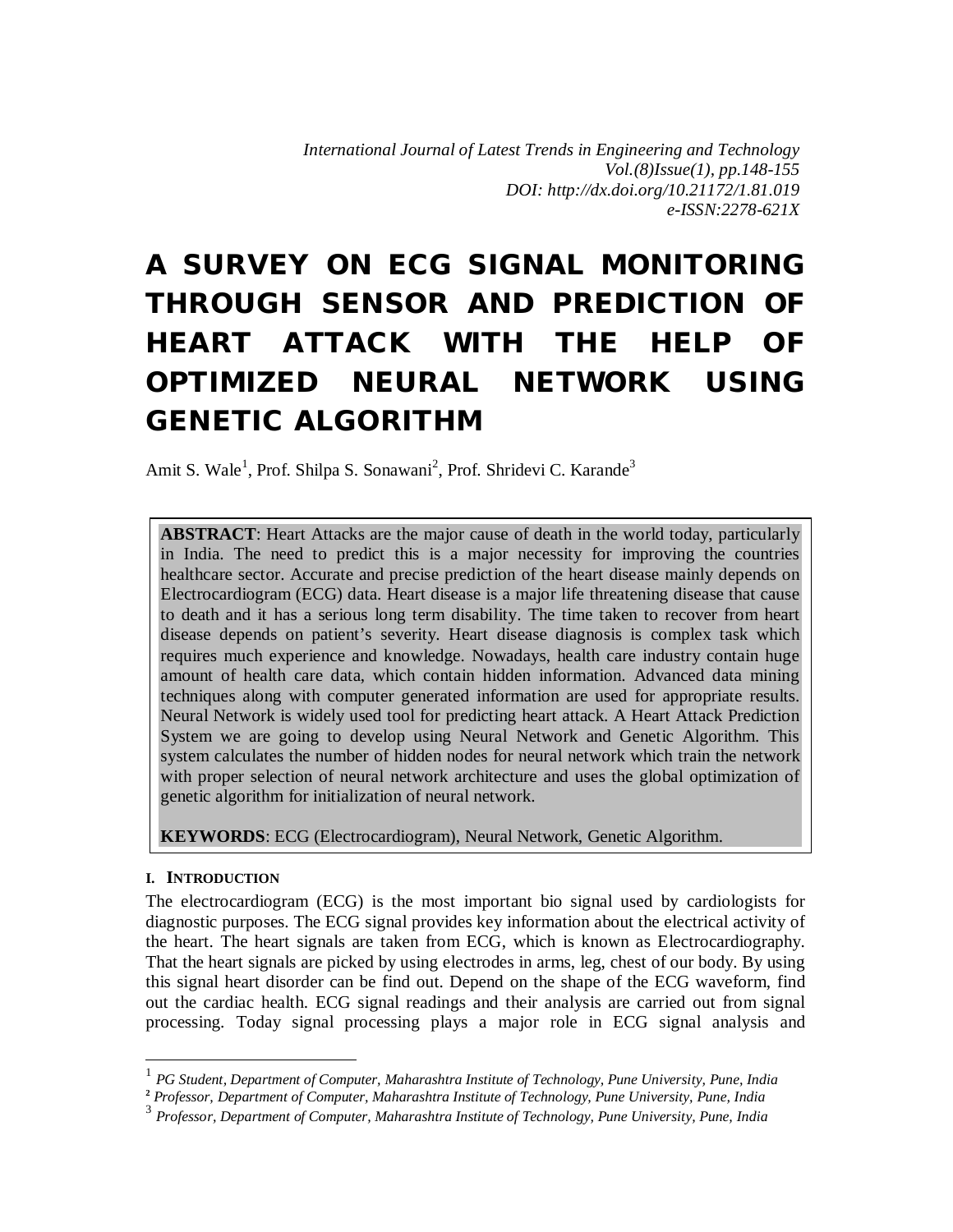interpretation. The aim of ECG signal processing is diverse and comprises the Improvement of measurement accuracy and reproducibility (when compared with manual measurements) and by taking out the information is not readily available from the signal through visual assessment. ECG is composite from 5 waves - P, Q, R, S and T. This signal could be measured by electrodes from human body in typical engagement [2].

Heart Attacks are the major cause of death in the world today, particularly in India. The need to predict this is a major necessity for improving the countries healthcare sector. Accurate and precise prediction of the heart attack mainly depends on Electrocardiogram (ECG) data. Neural Network is widely used tool for predicting heart diseases diagnosis. A Heart Disease Prediction System is developed using Neural Network and Genetic Algorithm. This system calculates the number of hidden nodes for neural network which train the network with proper selection of neural network architecture and uses the global optimization of genetic algorithm for initialization of neural network [1].

In today's world, an optimal and intelligent problem solving approaches are required in every field, regardless of simple or complex problems. Researches and developers are trying to make machines and software's more efficient, intelligent and accurate. This is where the Artificial Intelligence plays its role in developing efficient and optimal solutions. Data mining techniques are used to explore, analyze and extract data using complex algorithms in order to discover unknown patterns in the process of knowledge discovery. Prediction is done with the help of available knowledge or previous values so accuracy in prediction is the main challenge. The artificial neural network (ANN) can use for pattern recognition, classification as well as prediction because it is based on biological neurons, an artificial neural network (ANN) is a self-adaptive trainable process that is able to learn to resolve complex problems based on available knowledge Genetic algorithm is one of most pervasive and advanced developed heuristic search technique in Artificial Intelligence.

## *A. SCOPE:*

The System can enhance the accuracy of predicting heart attack and heart attack diseases by optimizing neural network using genetic algorithm on ECG signals. It is used in the following areas –

- In Health care Applications
- For Wellness Management
- For Activity Management

## *B. OBJECTIVES:*

The major objective of this research is to monitor heart related activity using ECG sensor for prediction of heart attack using optimized neural network using genetic algorithm and enhance the prediction accuracy.

- Increase the efficiency and prediction accuracy.
- Reduce the Patients death caused by heart attack.

## **II. LITERATURE SURVE**

This section describes the work that has been done in the area of health monitoring systems. Jubadi et al.[13] has proposed heart rate monitoring alert via SMS. In this an alert system is used to monitor the heart beat rate of a patient. This heart rate measurement is based on the principle of photoplethysmography (PPG) technique. Then this PPG signal was processed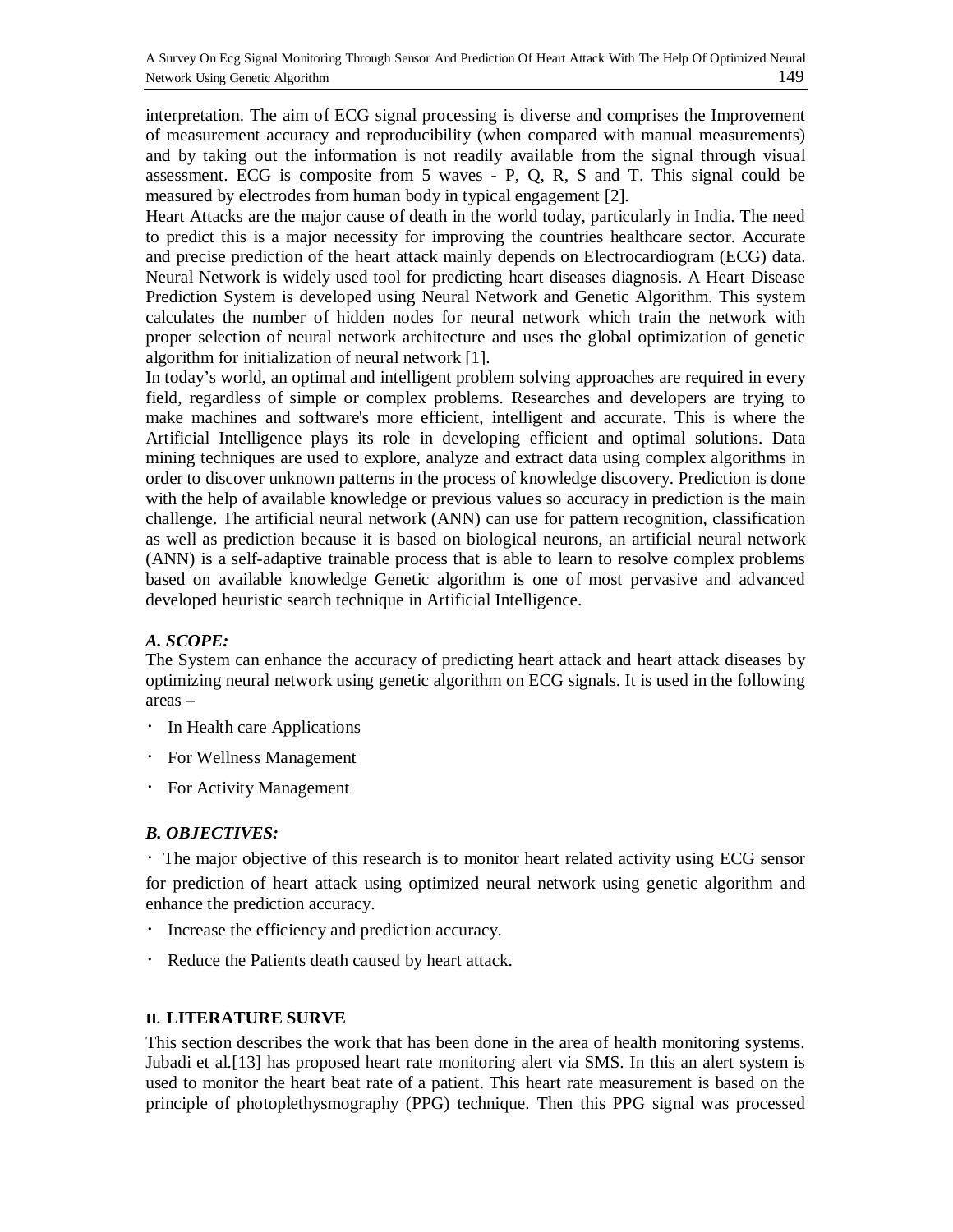using PIC16F87 microcontroller to check the heart beat rate per minute. An alert was given to medical experts or family members via SMS. With the help of this system doctors could monitor & diagnose patient's condition continuously & could suggest them precautions if any. Saravanan designed remote patient monitoring system using computer communication networks through Bluetooth, WiFi, Internet Android Mobile. ECG, EMG, Pulse, BP, arterial oxygen saturation, blood glucose concentration & temperature signals were monitored. They had designed android Bluetooth API & constructed a simple peer-to-peer messaging system to work between two paired Bluetooth. The monitoring section receives data via Bluetooth, W<sub>i-Fi</sub> & Internet. This system was mainly designed to send data to the doctor.

Purnima et al. [14] proposed health monitoring systems based on GSM &Zigbee technology. In this ECG, temperature  $\&$  heart beat signals are continuously transmitted  $\&$  monitored through Zigbee. A Zigbee node was connected to every patient monitoring system. The data are transmitted to the doctors PC via Zigbee as well as GSM technology is used to send data to doctor's mobile.

Singh et al. [15] proposed wireless transmission system which is having a wireless sensor platform along with remote monitoring capability. They have designed sensor nodes for temperature & heart rate. This sensor data are wirelessly transmitted to the controller using RF transmitter & receiver module. This data is also wirelessly transmitted to the remote monitoring station.

Venugopal et al. [16] presented a centralized heart rate monitoring system. The data obtained from sensors of various patients are then transmitted over a WBAN and then this data is transmitted to the main location with the help of Wi-Fi.

Kiran Kumar et al. [17] developed health monitoring system using PSOC mixed signal. They developed data acquisition system to remotely monitor patient's parameters like temperature, heart rate, blood oxygen saturation, blood pH level & ECG. In this system doctor was able to monitor patient on PC using Zigbee wireless communication technology.

| Sr.              | <b>Paper Name</b>                     | <b>Feature</b>          | <b>Classification</b> | <b>Accurac</b> |
|------------------|---------------------------------------|-------------------------|-----------------------|----------------|
| N <sub>0</sub>   |                                       | <b>Extraction/Reduc</b> | Model                 | у              |
|                  |                                       | tion                    |                       |                |
| $\mathbf{1}$     | <b>SVM(Support Vector Machine)</b>    |                         |                       |                |
| $\mathbf{1}$     | Detection of ECG Arrhythmia using     | Symptoms that           | <b>SVM</b>            | 98             |
|                  | a differential expert system approach | are obtained            |                       |                |
|                  | based on principal component          | from patients           |                       |                |
|                  | analysis and least square support     | /PCA                    |                       |                |
|                  | vector machine [18].                  |                         |                       |                |
| $\overline{2}$   | Support vector machine classifier     | DWT(Discrete            | <b>SVM</b>            | 94.3 with      |
|                  | algorithm based on a perturbation     | Wavelet                 |                       | <b>DWT</b>     |
|                  | method and its application to ECG     | Transform)<br>and       |                       | 96.4 with      |
|                  | beat recognition systems [19].        | DCT(Discrete            |                       | <b>DCT</b>     |
|                  |                                       | Cosine Transform)       |                       |                |
| $\boldsymbol{2}$ | <b>FUZZY SET THEORY</b>               |                         |                       |                |
| 3                | AFC-ECG: An Adaptive Fuzzy            | <b>DWT</b>              | Fuzzy logic           | 98.1           |
|                  | ECG Classifier [20].                  |                         |                       |                |
| $\overline{4}$   | Classification<br>of<br>cardiac       | Certain parameters      | Fuzzy logic           | 95-100         |
|                  | abnormalities using heart rate signal | that extracted from     |                       |                |
|                  | $[21]$ .                              | the ECG signals         |                       |                |

#### **Different machine learning technique in ECG for classification**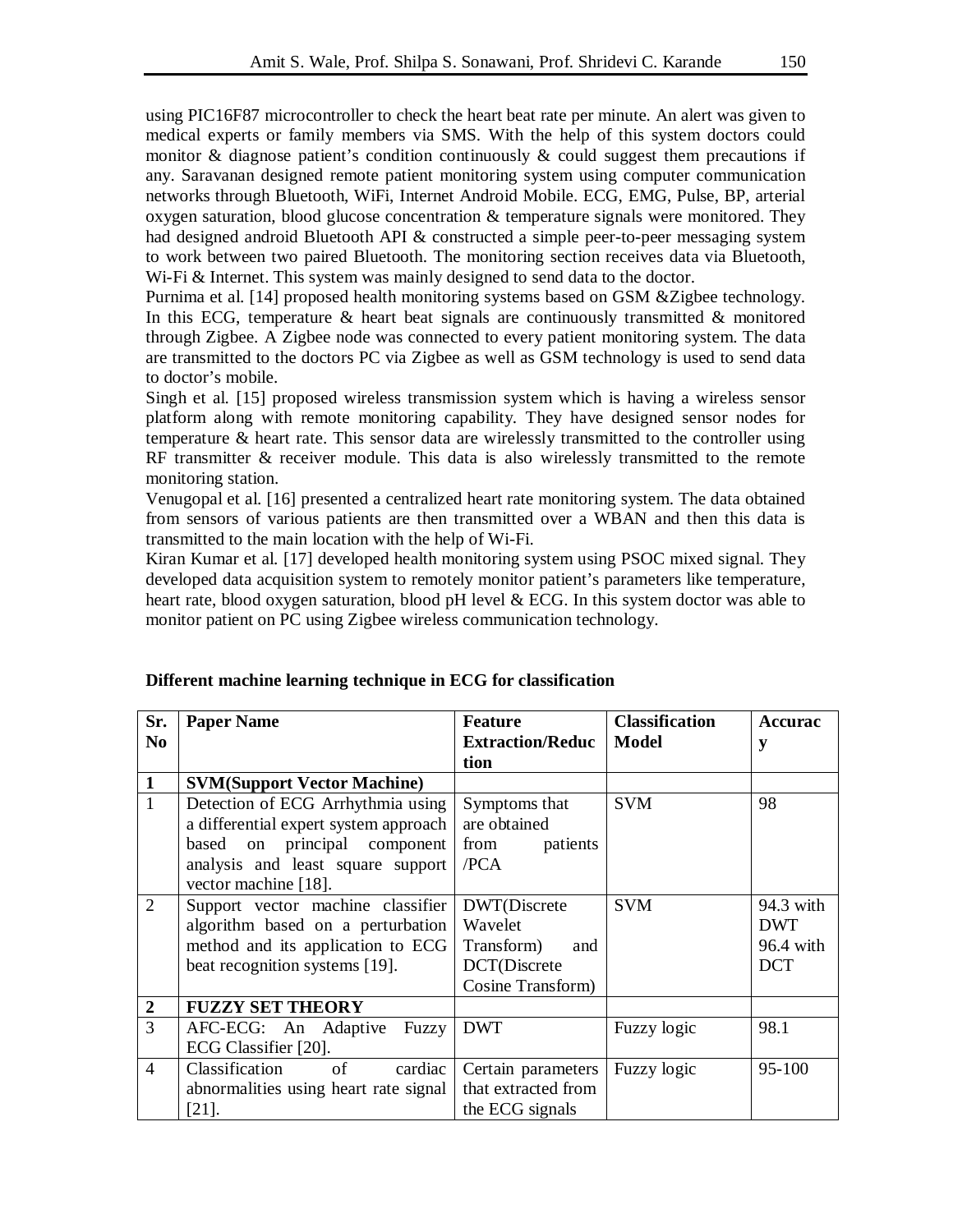| $\overline{\mathbf{3}}$ | <b>ARTIFICAIL</b><br><b>NEURAL</b>                                                                                                                 |                                                                                          |                            |                                                         |
|-------------------------|----------------------------------------------------------------------------------------------------------------------------------------------------|------------------------------------------------------------------------------------------|----------------------------|---------------------------------------------------------|
|                         | <b>NETWORK</b>                                                                                                                                     |                                                                                          |                            |                                                         |
| 5                       | Combining<br>neural<br>recurrent<br>networks with eigenvector methods<br>for classification [22].                                                  | Eigenvector<br>methods                                                                   | <b>RNN</b><br><b>MLPNN</b> | 98.06 for<br><b>RNN</b><br>90.83<br>for<br><b>MLPNN</b> |
| 6                       | ECG beat classifier designed by<br>combined neural network model<br>$[23]$ .                                                                       | <b>DWT</b>                                                                               | <b>ANN</b>                 | 96.94                                                   |
| $\overline{7}$          | Electrocardiogram<br>beat<br>classification based<br>wavelet<br>on<br>transformation<br>and<br>probabilistic<br>neural network [24].               | <b>DWT</b>                                                                               | <b>PNN</b>                 | 99.65                                                   |
| $\overline{\mathbf{4}}$ | ROUGH SET THEORY AND                                                                                                                               |                                                                                          |                            |                                                         |
|                         | <b>HIDDEN MARKOV MODEL</b>                                                                                                                         |                                                                                          |                            |                                                         |
| 8                       | An Approach to a Rough Set Based<br>Disease Inference Engine for ECG<br>Classification [25].                                                       | Important<br>coefficients:<br>age,<br>body surface area,<br>and smoking<br>history (RST) | <b>RST</b>                 | 87                                                      |
| 9                       | Automatic P-wave<br>analysis<br>of<br>patients prone to atrial fibrillation<br>following Cardiac<br>Surgery using Rough Set Derived<br>Rules [26]. | Wavelet analysis<br>Method(HMM)                                                          | <b>HMM</b>                 | 65%<br>specificit<br>y<br>70%.<br>sensitivit<br>y       |
| 5                       | <b>HYBRID METHODS</b>                                                                                                                              |                                                                                          |                            |                                                         |
| $\overline{10}$         | Fuzzy clustering neural network<br>architecture for classification of<br>ECG arrhythmias [27].                                                     | Segments<br>of<br>arrhythmia                                                             | MLP-BB+FCNN                | for<br>98.9<br><b>ANN</b><br>99.9for<br><b>FCNN</b>     |
| 11                      | Classification of heart rate data<br>using artificial neural network and<br>fuzzy equivalence relation [28].                                       | Spectral entropy                                                                         | $ANN + Fuzzy$              | 80-85                                                   |

## **III. SYSTEM OVERVIEW**

From the above literature survey we have concluded that heart activity is very important in health care monitoring system. And it is done through the ECG signals. Different machine learning algorithms were used for predicting the heart diseases as well as heart attack. The all research is done using MATLAB tool.

#### DISADVANTAGES OF EXISTING SYSTEM:

I. Lack of optimized solution

II. Lack of Prediction accuracy and efficiency.

## *A. PROPOSED SYSTEM APPROACH*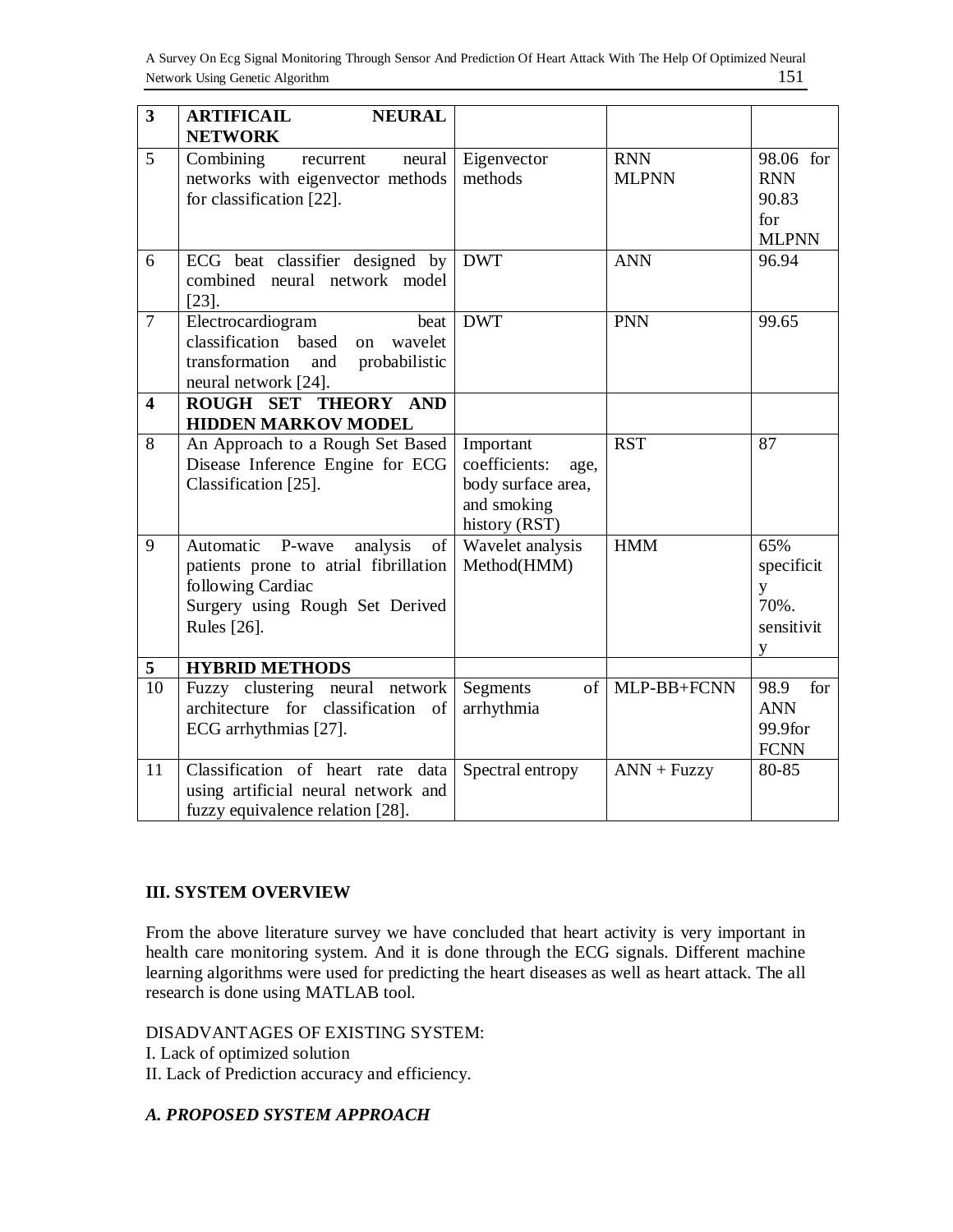In the proposed research work to design and implement a system which will predict the heart attack and heart diseases using optimized neural network by genetic algorithm for greater accuracy. System will implement using R tool and java without using MATLAB tool.

## ADVANTAGES OF PROPOSED SYSTEM:

I. Chances of getting optimal solution are more.

II. The proposed system can support Multi-objective.

III. The proposed system can increase the prediction accuracy and efficiency.

# *B. PROPOSED SYSTEM ARCHITECTURE*

## **Sensors:**

These sensors measure attributes of gross user activity, different from narrowly focused vital sign sensors. Good examples are accelerometers used for gait monitoring. Shoe manufacturers like Nike have enabled many of their running shoes with sensors capable of tracking walking or jogging activities. And here ECG sensor capture heart related activities.

## **Sensors Data Acquisition**:

This includes operations involved in collecting data from external sensor data sources. Here collect the data from ECG sensor.

# **Data Preprocessing:**

This includes operations applied to the data to prepare it for further analysis. Typical preprocessing operations include data cleaning to filter out noisy data elements, data interpolation to cope with missing values, data normalization to cope with heterogeneous sources, temporal alignment, and data formatting.

## **Feature Extraction:**

This includes operations for representing the data appropriately and selecting specific features from this representation. This stage is often called feature extraction and selection.



Figure: Proposed System Architecture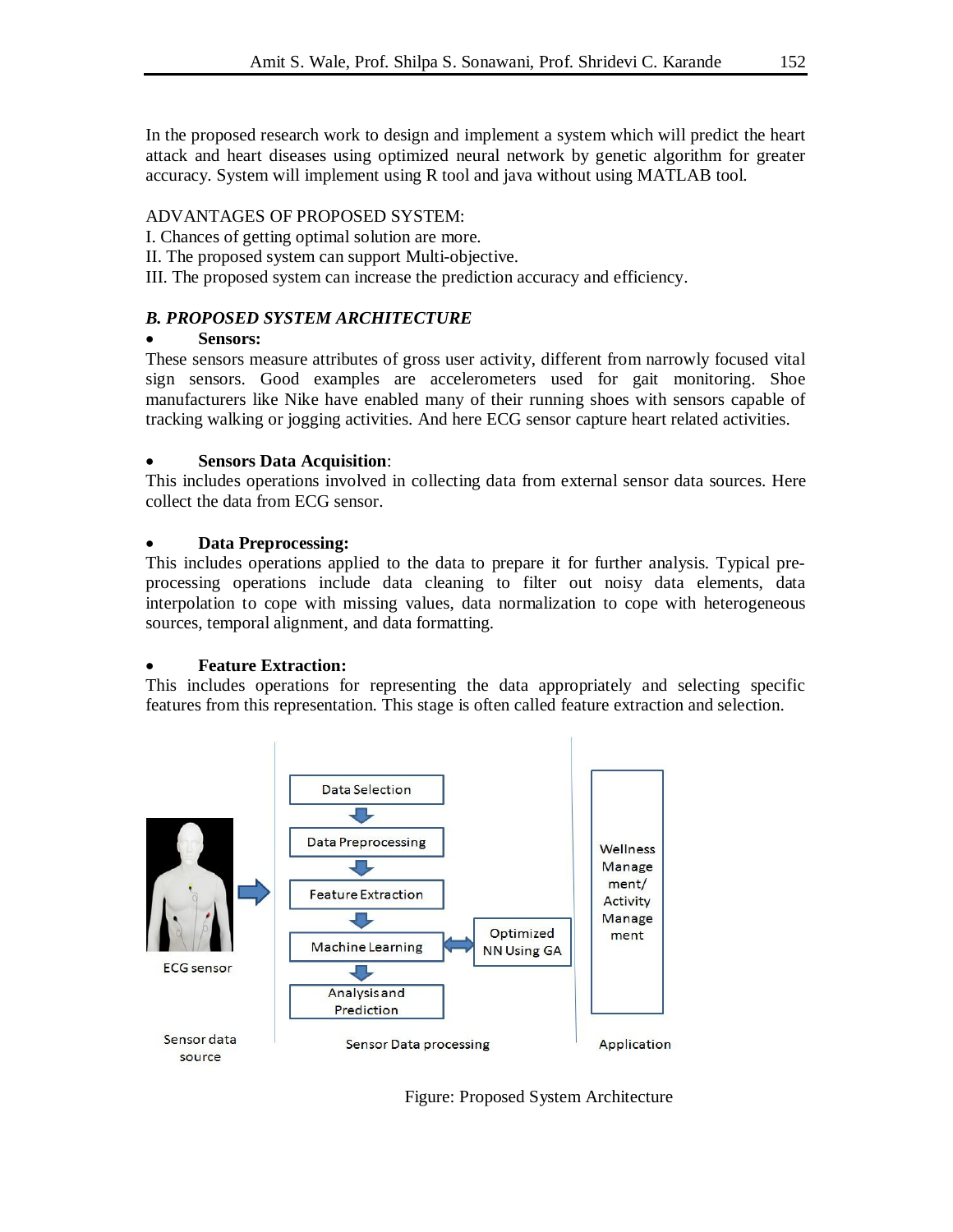#### **Machine Learning:**

This stage, also called mining applies knowledge discovery algorithms to identify patterns in the data. Modeling problems can be classified into six broad categories: anomaly detection to identify statistically deviant data, association rules to find dependencies and correlations in the data, clustering models to group data elements according to various notions of similarity, classification models to group data elements into predefined classes, regression models to fit mathematical functions to data and summarization models to summarize or compress data into interesting pieces of information. Here, we are applying Optimized neural network using GA for classification and prediction of heart Attack.

#### **Analysis and Prediction**:

This stage includes operations for analysis and prediction of the results of the machine learning process.

#### **Wellness or Activity Management:**

The analysis and prediction is useful for application like wellness management or activity management for the person.

#### **IV.CONCLUSION AND FUTURE WORK**

 The ECG is mainly used for diagnosis of heart disease. Genetic Algorithm is used to optimize the initialization of neural network weights. Genetic Neural Network based prediction of heart disease for patient by improving the performance using optimize neural network architecture and predicts whether the patient is suffering from heart disease or not. Also find out possibilities of heart attack based on heart activities. Back propagation is having disadvantage like slow convergence, long training time and local minima. Genetic algorithm is use to solve this problem and gives optimal result as well as get accuracy to predict heart attack.

 As the healthcare domain is dynamic and this issue is a challenge to the data mining. It is also a forcing motivation to the data mining applications in healthcare. This dynamism gives way to new horizons and more data mining applications will be employed to discover new patterns and associations. In the view of the subjects examined in this study, future data mining studies seem to take place, not limited but in considerable weight, in distributed data mining applications and text mining algorithms. With the help of data mining algorithms, the classification performance increases. This can be further enhanced and expanded with more prediction algorithm for major life threatening diseases. The further enhancement observes on utilizing different method that provides higher accuracy in feature extraction and classification.

#### **ACKNOWLEDGEMENT**

I would like to take this opportunity to express my thanks to my guide Prof. S. S. Sonawani and co-guide Prof. S. C. karande for their esteemed guidance and encouragement. Their guidance always helps me to succeed in this work. I am also very grateful for their guidance and comments while designing part of my research paper and learnt many things under their leadership.

#### **REFERENCES**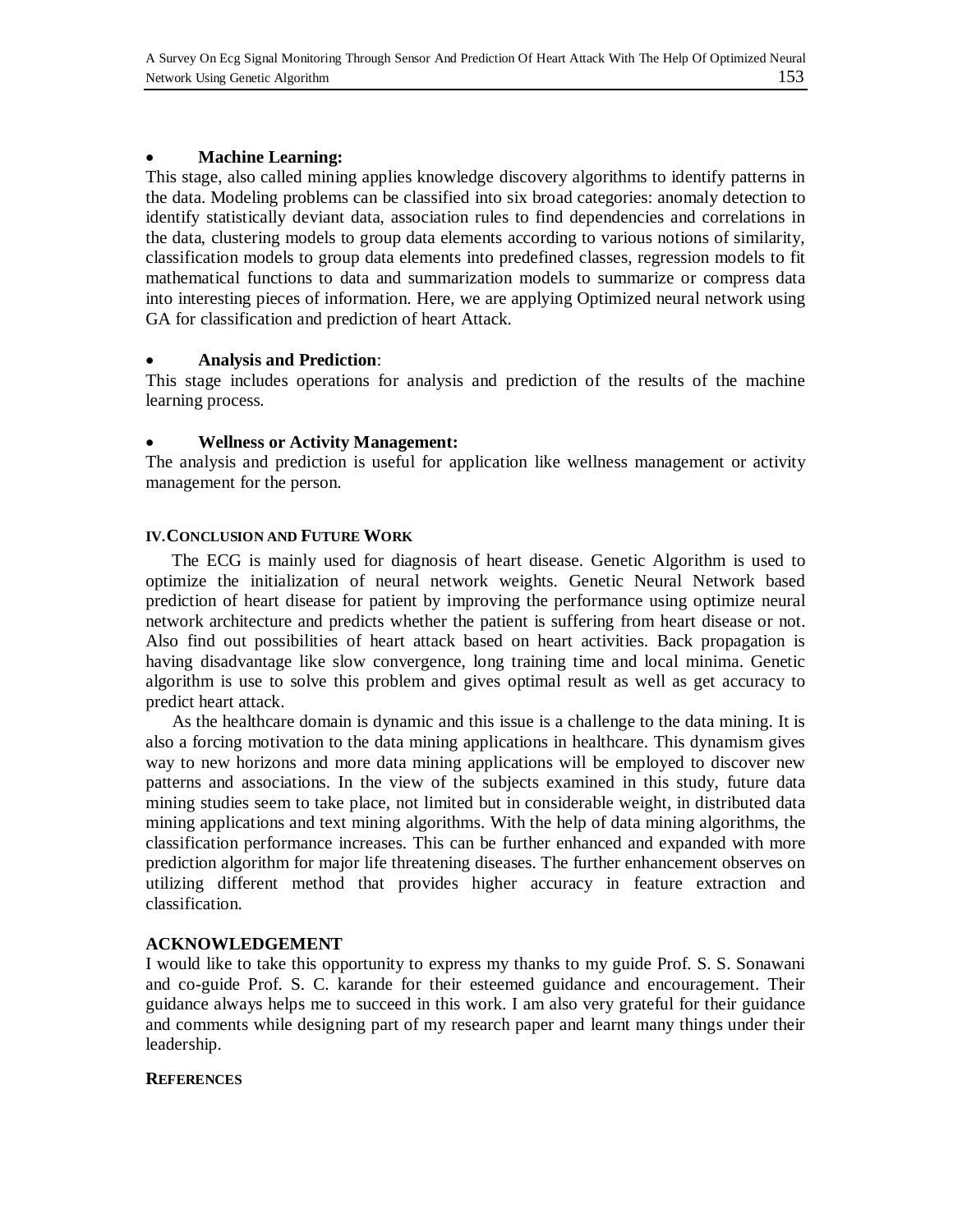- [1] D. K. Ravish, Nayana R Shenoy, Dr.K.J.Shanthi, S.Nisargh, "Heart Function Monitoring, Prediction and Prevention of Heart Attacks: Using Artificial Neural Networks", IEEE-2014 International Conference on Contemporary Computing and Informatics (IC3I).
- [2] J. P. Kelwade, S. S. Salankar, "Prediction of Cardiac Arrhythmia using Artificial Neural Network", International Journal of Computer Applications (0975 8887) Volume 115 No. 20, April 2015.
- [3] Poonam Sao, Rajendra Hegadi, Sanjeev Karmakarl, "ECG Signal Analysis Using Artificial Neural Network", International Journal of Science and Research (IJSR)- 2013.
- [4] Masanao Nakano, Toshihiro Konishi, Shintaro Izumi, Hiroshi Kawaguchi, Masahiko Yoshimoto, Instantaneous "Heart Rate Detection Using Short-Time Autocorrelation for Wearable Healthcare Systems", 34th Annual International Conference of the IEEE EMBS- 2012.
- [5] Dimitra Azariadi, Vasileios Tsoutsouras, Sotirios Xydis, Dimitrios Soudris, "ECG Signal Analysis and Arrhythmia Detection on IoT wearable medical devices", IEEE- 2016 5th International Conference on Modern Circuits and Systems Technologies (MOCAST).
- [6] Medina Hadjem, Osman Salem, Farid Nat-Abdesselam, "An ECG Monitoring System For Prediction Of Cardiac Anomalies Using WBAN", IEEE-2014 16th International Conference on e-Health Networking, Applications and Services (Healthcom).
- [7] Dayong Gao, Michael Madden, Michael Schukat, Des Chambers, Gerard Lyons, "Arrhythmia Identification from ECG Signals with a Neural Network Classifier Based on a Bayesian Framework", 2009.
- [8] Neerajkumar Sathawane, Pravin Kshirsagar, "Prediction and analysis of ECG signal behavior using soft computing", IMPACT: International Journal of Research in Engineering and Technology (IMPACT: IJRET)-2014.
- [9] M.A Chikh, N. Belgacem, F. Bereksi Reguig, "The Use of Artificial Neural Network to Detect the Premature Ventricular Contraction (PVC) Beats", 2010.
- [10] Tsu-Wang. Shen, Hsiao-Ping Shen,Ching-Heng Lin, "Detection and Prediction of Sudden Cardiac Death (SCD) For Personal Healthcare", Proceedings of the  $29<sup>th</sup>$  Annual International Conference of the IEEE EMBS-2007.
- [11] Bhuvaneswari Amma N.G., "Cardiovascular Disease Prediction System using Genetic Algorithm and Neural Network", International Conference on Computing, Communication and Applications .IEEE-2012.
- [12] Nilakshi P. Waghulde, Nilima P. Patil, "Genetic Neural Approach for Heart Disease Prediction", International Journal of Advanced Computer Research Volume-4 Number-3 Issue-16 September-2014.
- [13] Warsuzarina Mat Jubadi, Siti Faridatul Aisyah Mohd Sahak, "Heartbeat Monitoring Alert via SMS" 2009 IEEE Symposium on Industrial Electronics and Applications (ISIEA 2009), October 4-6, 2009, Kuala Lumpur, Malaysia.
- [14] Purnima, Puneet Singh, "Zigbee and GSM Based Patient Health Monitoring System", Interntional Conference on Electronics and Communication System (IECS -2014).
- [15] Nisha singh, Sr. Asst. Prof. Ravi Mishra, "Microcontroller Based Wireless Temperature and Heart Beat Read-Out", IOSR Journal of Engineering (IOSRJEN), (Jan. 2013), PP 01 -06.
- [16] Kala Venugopal, Amit Kumar, "Centralized Heart Rate Monitoring and Automated Message Alert System using WBAN", International Journalof Scientific and Research Publications, Volume 3, Issue 9, September 2013 1 ISSN 2250-3153.
- [17] D.J.R.Kiran Kumar, Nalini Kotnana, "Design and Implementation of Portable health monitoring system using PSOC mixed signal Array chip",International Journal of Recent Technology and Engineering (IJRTE), ISSN: 2277-3878, Volume-1, Issue-3, august 2012.
- [18] K. Polat, S. Gunes; "Detection of ECG Arrhythmia using a differential expert system approach based on principal component analysis and least square support vector machine"; Applied Mathematics and Computation 186 (2007) 898–906.
- [19] N. Acır; "A support vector machine classifier algorithm based on a perturbation method and its application to ECG beat recognition systems"; Expert Systems with Applications 31 (2006) 150–158.
- [20] W. K. Lei1, B. N. Li1, M. C. Dong, and M. I. Vai; "AFC-ECG: An Adaptive Fuzzy ECG Classifier A".; (Eds.): Soft Computing in Industrial Applications, ASC 39, (2007), 189–199.
- [21] U. R. Acharya, P. S. Bhat, S. S. Iyengar, A. Rao, S. Dua; "Classification of heart rate data using artificial neural network and fuzzy equivalence relation"; Pattern Recognition 36 (2003) 61 – 68.
- [22] S. Mitra, M. Mitra, and B.B. Chaudhuri; "An Approach to a Rough Set Based Disease Inference Engine for ECG Classification" ; IEEE Transactions on Instrumentation and Measurement; 55, 6, (2006), 2198- 2206.
- [23] L. Clavier I J.-M. Boucher, R. Lepage, J.-J. Blanc, J.-C. Cornily, " Automatic P-wave analysis of patients prone to atrial fibrillation"; Medical & Biological Engineering & Computing 40 (2002), 63-71.